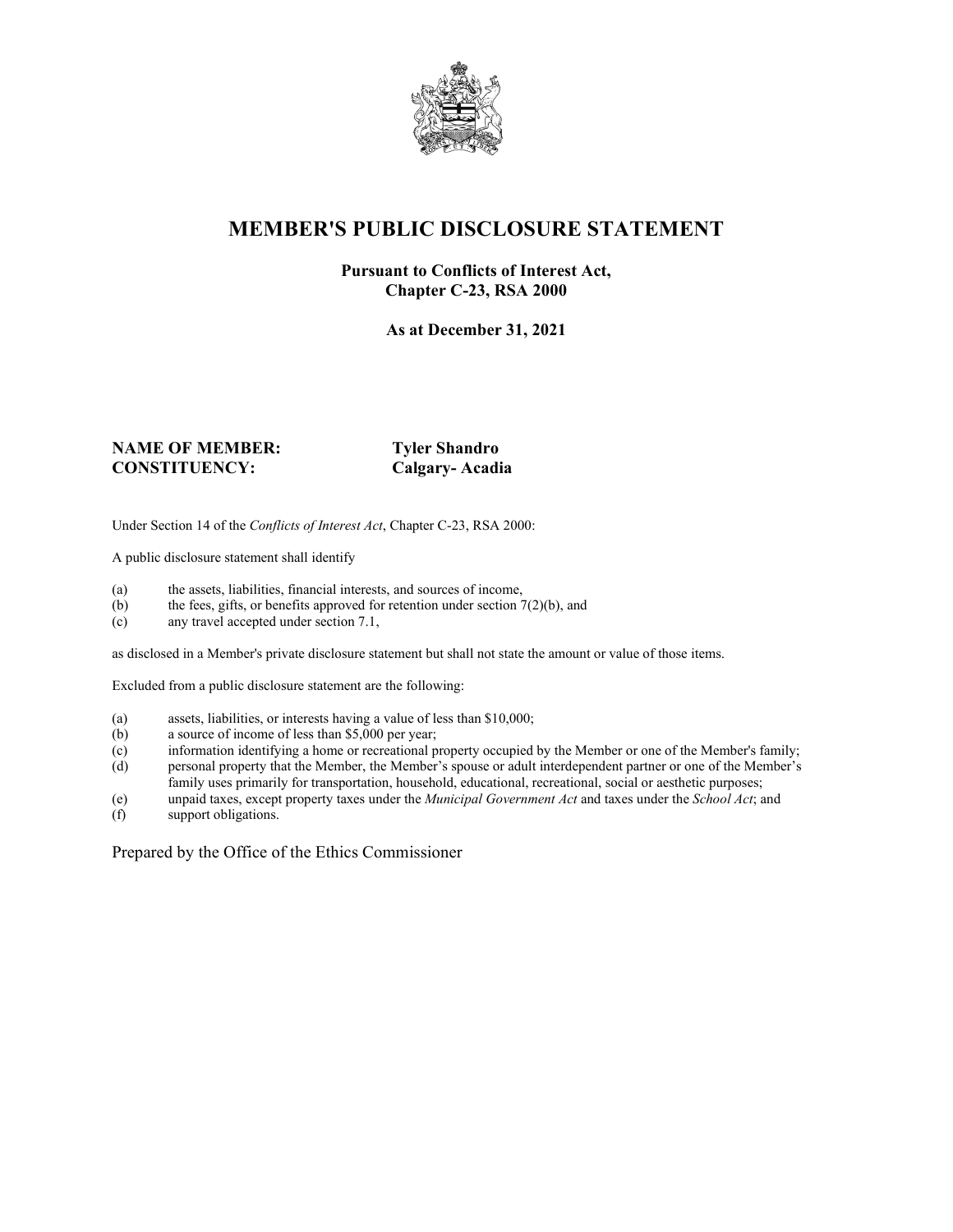## **FORM 1: MEMBER (Tyler Shandro)**

| <b>INCOME</b>                                                                                   |                                                                                                                                              |  |
|-------------------------------------------------------------------------------------------------|----------------------------------------------------------------------------------------------------------------------------------------------|--|
| <b>Source</b>                                                                                   | <b>Nature of Income</b>                                                                                                                      |  |
| <b>Province of Alberta</b>                                                                      | MLA Indemnity and Allowance                                                                                                                  |  |
| <b>ASSETS</b>                                                                                   |                                                                                                                                              |  |
| <b>Real Property</b>                                                                            | Primary Residence                                                                                                                            |  |
| <b>Bank, Trust Company or Other Financial</b><br><b>Institution</b>                             | n/a                                                                                                                                          |  |
| <b>Publicly Traded Securities (stocks and bonds)</b><br>and Registered Retirement Savings Plans | Pimco Managed Core Balanced Pool, BMO<br>Global Dividend Fund Advisor, CC&L Equity Inc<br>& Growth Series, Renaissance Global Growth<br>Fund |  |
| <b>Canada Savings Bonds, Guaranteed</b><br><b>Investment Certificates</b>                       | n/a                                                                                                                                          |  |
| <b>Mutual Funds</b>                                                                             | n/a                                                                                                                                          |  |
| <b>Annuities and Life Insurance Policies</b>                                                    | London Life, RBC, MLA Group Plan                                                                                                             |  |
| <b>Pension Rights</b>                                                                           | n/a                                                                                                                                          |  |
| <b>Other Assets</b>                                                                             | n/a                                                                                                                                          |  |
| <b>Gifts and Personal Benefits</b>                                                              | n/a                                                                                                                                          |  |
| <b>Travel on Non-commercial Aircraft</b>                                                        | n/a                                                                                                                                          |  |
| <b>LIABILITIES</b>                                                                              |                                                                                                                                              |  |
| <b>Mortgages</b>                                                                                | <b>First National</b>                                                                                                                        |  |
| <b>Loans or Lines of Credit</b>                                                                 | n/a                                                                                                                                          |  |
| <b>Guarantees</b>                                                                               | n/a                                                                                                                                          |  |
| Other                                                                                           | n/a                                                                                                                                          |  |
| <b>FINANCIAL INTERESTS</b>                                                                      |                                                                                                                                              |  |
| Held in a blind trust agreement approved by the Ethics Commissioner                             |                                                                                                                                              |  |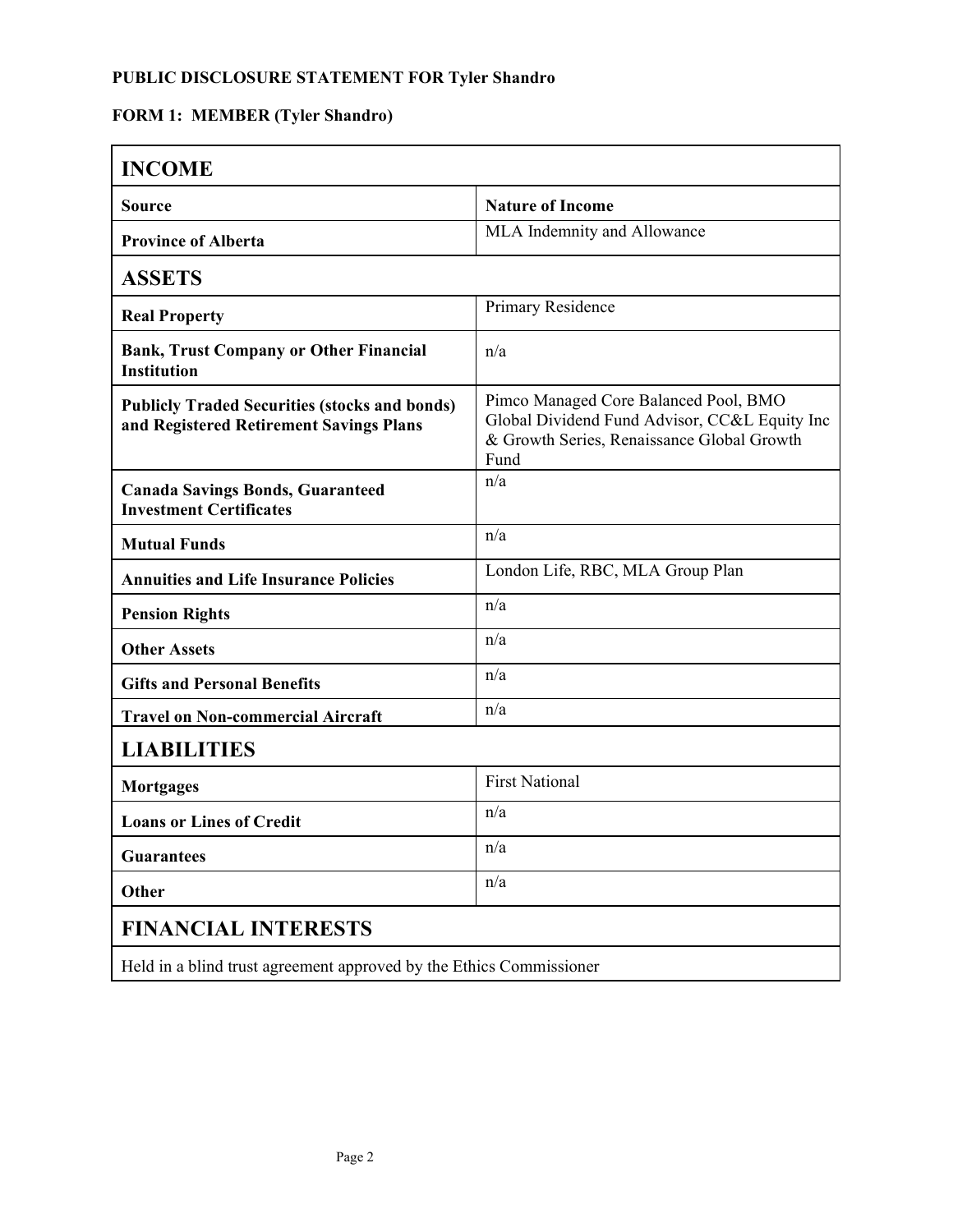## **FORM 2: MEMBER'S SPOUSE/ADULT INTERDEPENDENT PARTNER (Andrea Shandro)**

| <b>INCOME</b>                                                                                   |                                                                                                                                                                       |  |
|-------------------------------------------------------------------------------------------------|-----------------------------------------------------------------------------------------------------------------------------------------------------------------------|--|
| Source                                                                                          | <b>Nature of Income</b>                                                                                                                                               |  |
| Company                                                                                         | <b>Employment</b> Income                                                                                                                                              |  |
| <b>ASSETS</b>                                                                                   |                                                                                                                                                                       |  |
| <b>Real Property</b>                                                                            | Joint with Spouse                                                                                                                                                     |  |
| <b>Bank, Trust Company or Other Financial</b><br><b>Institution</b>                             | n/a                                                                                                                                                                   |  |
| <b>Publicly Traded Securities (stocks and bonds)</b><br>and Registered Retirement Savings Plans | RRSP: Pimco Managed Core Bond Pool, BMO<br>Global Dividend Fund Advisor, CC&L Equity<br>Income Growth Renaissance Global Growth Fund<br>TFSA: BMO US Equity Plus Fund |  |
| <b>Canada Savings Bonds, Guaranteed</b><br><b>Investment Certificates</b>                       | n/a                                                                                                                                                                   |  |
| <b>Mutual Funds</b>                                                                             | n/a                                                                                                                                                                   |  |
| <b>Annuities and Life Insurance Policies</b>                                                    | <b>Great West Life</b>                                                                                                                                                |  |
| <b>Pension Rights</b>                                                                           | n/a                                                                                                                                                                   |  |
| <b>Other Assets</b>                                                                             | n/a                                                                                                                                                                   |  |
| <b>Gifts and Personal Benefits</b>                                                              | n/a                                                                                                                                                                   |  |
| <b>LIABILITIES</b>                                                                              |                                                                                                                                                                       |  |
| <b>Mortgages</b>                                                                                | Joint with Spouse                                                                                                                                                     |  |
| <b>Loans or Lines of Credit</b>                                                                 | n/a                                                                                                                                                                   |  |
| <b>Guarantees</b>                                                                               | n/a                                                                                                                                                                   |  |
| Other                                                                                           | n/a                                                                                                                                                                   |  |
| <b>FINANCIAL INTERESTS</b>                                                                      |                                                                                                                                                                       |  |
| n/a                                                                                             |                                                                                                                                                                       |  |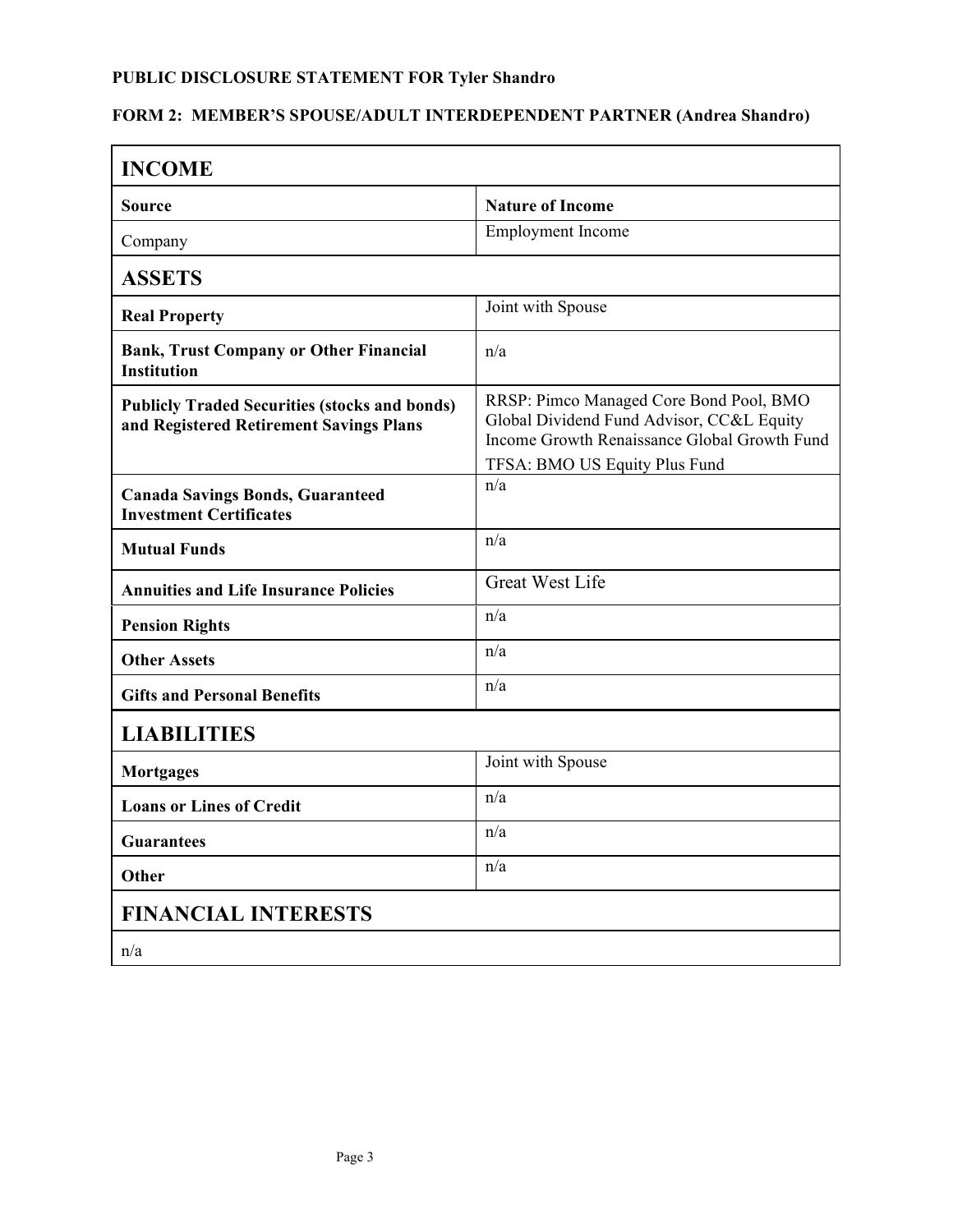## FORM 3: MEMBER'S MINOR CHILDREN (No. of Minor Children: 2)

| <b>INCOME</b>                                                                  |                         |  |
|--------------------------------------------------------------------------------|-------------------------|--|
| <b>Source</b>                                                                  | <b>Nature of Income</b> |  |
| n/a                                                                            | n/a                     |  |
| <b>ASSETS</b>                                                                  |                         |  |
| <b>Real Property</b>                                                           | n/a                     |  |
| <b>Bank, Trust Company or Other Financial</b><br><b>Institution</b>            | n/a                     |  |
| <b>Registered Education Savings Plan</b>                                       | <b>RESPs</b>            |  |
| <b>Canada Savings Bonds and Investments</b><br><b>Guaranteed by Government</b> | n/a                     |  |
| <b>Mutual Funds</b>                                                            | n/a                     |  |
| <b>Guaranteed Investment Certificates and</b><br><b>Similar Instruments</b>    | n/a                     |  |
| <b>Annuities and Life Insurance Policies</b>                                   | n/a                     |  |
| <b>Pension Rights</b>                                                          | n/a                     |  |
| <b>Other Assets</b>                                                            | n/a                     |  |
| <b>LIABILITIES</b>                                                             |                         |  |
| <b>Mortgages</b>                                                               | n/a                     |  |
| <b>Loans or Lines of Credit</b>                                                | n/a                     |  |
| <b>FINANCIAL INTERESTS</b>                                                     |                         |  |
| n/a                                                                            |                         |  |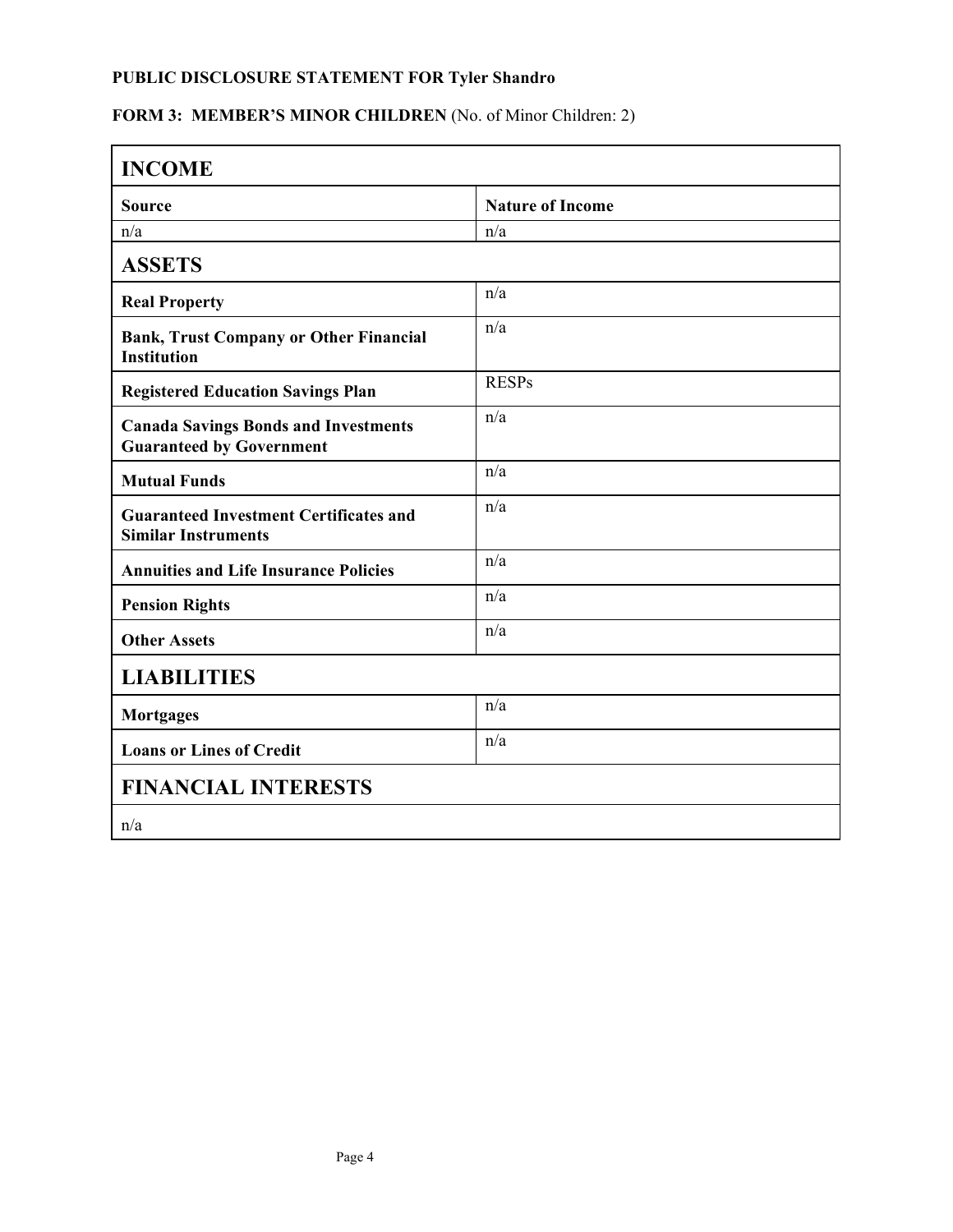# **FORM 4: PRIVATE CORPORATIONS (Shandro Holdings Inc.)**

| <b>INCOME</b>                                                                                   |                         |  |
|-------------------------------------------------------------------------------------------------|-------------------------|--|
| <b>Source</b>                                                                                   | <b>Nature of Income</b> |  |
| n/a                                                                                             | n/a                     |  |
| <b>ASSETS</b>                                                                                   |                         |  |
| <b>Real Property</b>                                                                            | n/a                     |  |
| <b>Bank, Trust Company or Other Financial</b><br><b>Institution</b>                             | n/a                     |  |
| <b>Publicly Traded Securities (stocks and bonds)</b><br>and Registered Retirement Savings Plans | n/a                     |  |
| <b>Canada Savings Bonds, Guaranteed</b><br><b>Investment Certificates</b>                       | n/a                     |  |
| <b>Mutual Funds</b>                                                                             | n/a                     |  |
| <b>Annuities and Life Insurance Policies</b>                                                    | n/a                     |  |
| <b>Pension Rights</b>                                                                           | n/a                     |  |
| <b>Other Assets</b>                                                                             | n/a                     |  |
| <b>LIABILITIES</b>                                                                              |                         |  |
| <b>Mortgages</b>                                                                                | n/a                     |  |
| <b>Loans or Lines of Credit</b>                                                                 | n/a                     |  |
| <b>Guarantees</b>                                                                               | n/a                     |  |
| Other                                                                                           | n/a                     |  |
| <b>FINANCIAL INTERESTS</b>                                                                      |                         |  |
| Held in a blind trust approved by the Ethics Commissioner of Alberta.                           |                         |  |